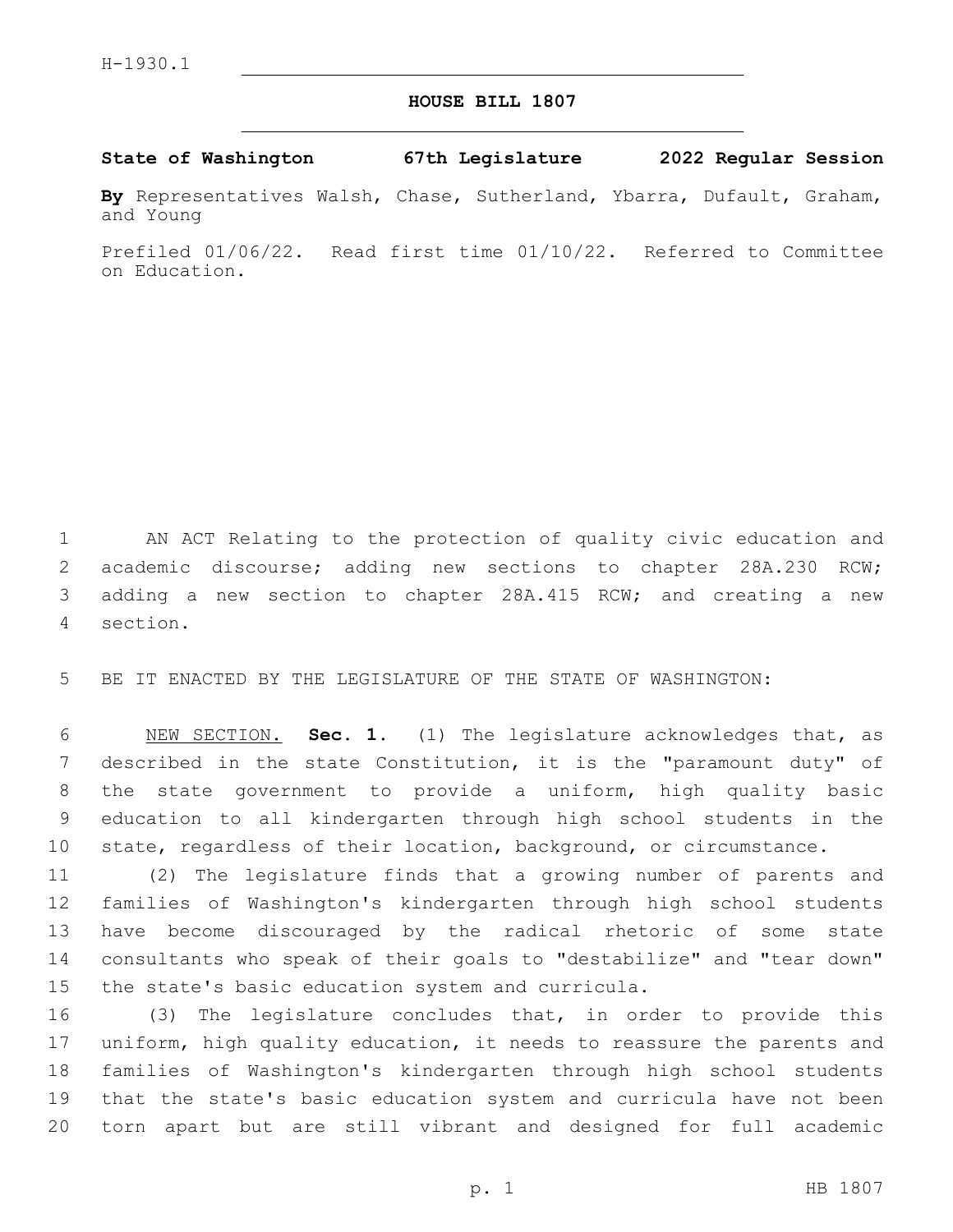discourse and discovery without mandated politicization in the classroom.2

 (4) To that end, the legislature intends to clarify the state's goals in teaching its kindergarten through high school students about Washington's, and the United States', history, institutions, economy, population, and social structures. In short, these goals aim to provide all of Washington's children with a high quality civic 8 education.

 NEW SECTION. **Sec. 2.** A new section is added to chapter 28A.230 10 RCW to read as follows:

 (1) Beginning with the 2022-23 school year, each public school shall annually provide to each kindergarten through eighth grade student a mandatory stand-alone, year-long course in civic education 14 that meets the requirements of this section.

 (2) The civics course, which must be age appropriate, must support public school students' functional understanding of:

 (a) The fundamental moral, political, and intellectual foundations of the American experiment in self-government and 19 Washington's role in that noble experiment;

 (b) The history, qualities, traditions, and features of civic engagement in the United States and in Washington, consistent with the values and character traits described in RCW 28A.150.211;

 (c) The history of indigenous peoples of Washington and the Pacific Northwest region, consistent with the provisions in RCW 28A.320.170;25

 (d) The structure, function, and processes of government 27 institutions at the federal, state, and local levels;

 (e) The following founding and historical documents of the United 29 States, at a minimum:

30 (i) The Declaration of Independence;

31 (ii) The United States Constitution;

32 (iii) The Federalist Papers;

33 (iv) Adam Smith's The Wealth of Nations;

(v) The second of John Locke's Two Treatises of Government;

(vi) The transcript of the first Lincoln-Douglas debate;

 (vii) Writings from Frederick Douglass's newspaper, the North 37 Star:

(viii) The Fugitive Slave Acts of 1793 and 1850;

39 (ix) The Indian Removal Act; and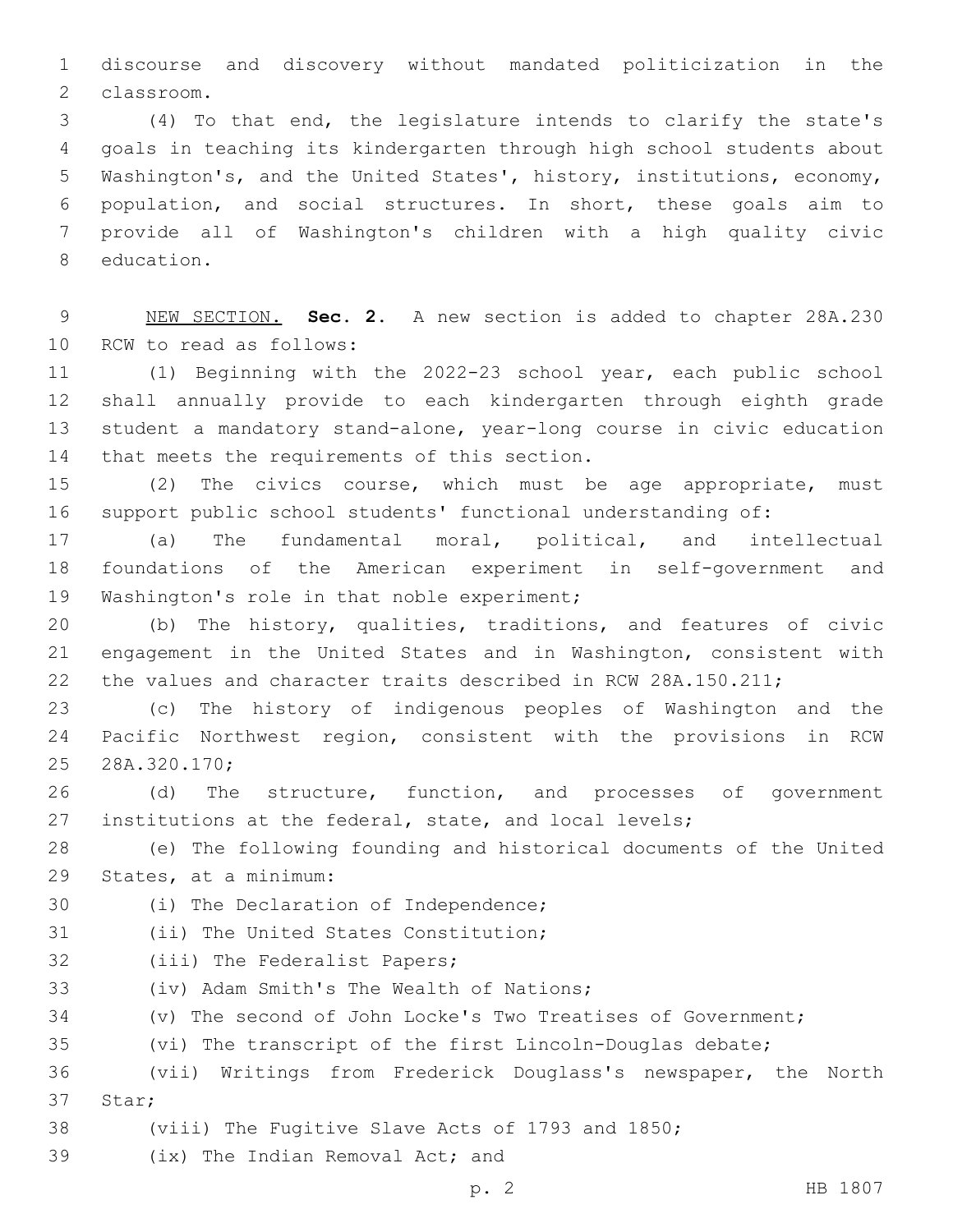(x) Thomas Jefferson's "Letter to the Danbury Baptists";

 (f) The history of white supremacy, including the institution of slavery, the eugenics movement, and the origins of the Ku Klux Klan, and the ways in which these systems of belief sowed division, caused harm, and were combatted through peaceful protest, civic engagement, 6 and the American courts;

 (g) The history and importance of the American civil rights movement, including the following documents at a minimum:

 (i) Frederick Douglass's Narrative of the Life of Frederick 10 Douglass, an American Slave;

11 (ii) The Emancipation Proclamation;

 (iii) The Thirteenth, Fourteenth, and Fifteenth Amendments to the 13 United States Constitution;

 (iv) Martin Luther King Jr.'s "Letter from a Birmingham Jail" and 15 "I Have a Dream" speech;

 (v) The federal Civil Rights Act of 1964 (42 U.S.C. Sec. 2000a et 17 seq.);

 (vi) The United States Supreme Court's decision in *Brown v. Board*  19 of Education of Topeka, 347 U.S. 483 (1954); and

(vii) The Universal Declaration of Human Rights;

 (h) Historical documents related to the civic accomplishments of marginalized populations, including documents related to:

 (i) The United States women's suffrage movement, for example: The life of Susan B. Anthony and the Nineteenth Amendment to the United 25 States Constitution;

 (ii) The Chicano movement, for example the lives of Cesar Chavez and Dolores Huerta and the origins of the League of United Latin 28 American Citizens; and

(iii) The United States organized labor movement; and

 (i) The federal Voting Rights Act of 1965 (52 U.S.C. Sec. 10101 31 et seq.).

 (3) The office of the superintendent of public instruction shall develop, and annually update, a list of civic education curricula that meet the requirements of subsection (2) of this section. This list must be made publicly available on the website of the office of 36 the superintendent of public instruction.

 (4) A state agency, school district, or public school may not accept private funding for the purpose of developing, purchasing, or selecting civic education materials required under this section, or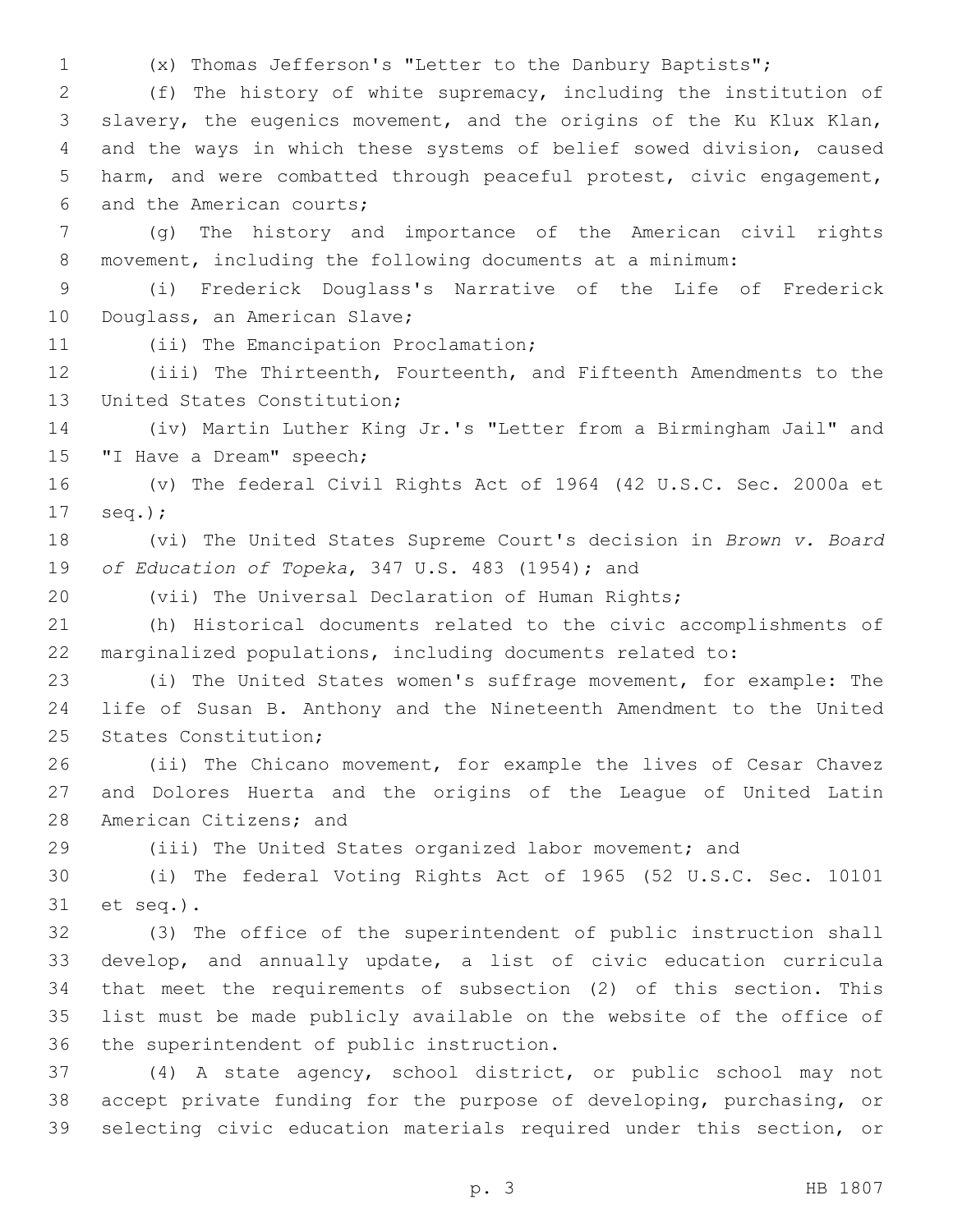providing teacher training or professional development for a civics 2 course that is required under this section.

 (5) As used in this section, "public schools" has the same meaning as in RCW 28A.150.010.4

 NEW SECTION. **Sec. 3.** A new section is added to chapter 28A.230 6 RCW to read as follows:

 (1) For any civics course provided under section 2 of this act or RCW 28A.230.094, a public school teacher, administrator, other employee, or contractor, or employee of a state educational agency:

 (a) May not be compelled to discuss a particular current event or currently controversial topic in public policy or social affairs, including writings derived from or related to such resources as The 1619 Project, "Critical Race Theory" curricula, or "How to Be an 14 AntiRacist";

 (b) Who chooses to discuss a topic described in (a) of this subsection shall, to the best of their ability, explore the topic from diverse and contending perspectives without giving deference to 18 any one perspective; and

 (c) May not require, make part of a course, nor award a grade or course credit, including extra credit, for a student's political activism, lobbying, or efforts to persuade members of the legislative or executive branch at the federal, state, or local level to take 23 specific actions by direct communication.

 (2) A state agency, school district, or public school may not implement, interpret, or enforce any rules of student code of conduct in a manner that would result in the punishment of a student for discussing the topics or concepts described in a civics course that is provided under section 2 of this act or RCW 28A.230.094.

 (3) As used in this section, "public schools" has the same 30 meaning as in RCW 28A.150.010.

 NEW SECTION. **Sec. 4.** A new section is added to chapter 28A.415 32 RCW to read as follows:

 (1) No public school teacher, administrator, other employee, or contractor, nor employee of a state educational agency, may be required to participate in any form of training, certification, or continuing education that involves the following propositions or 37 assertions: